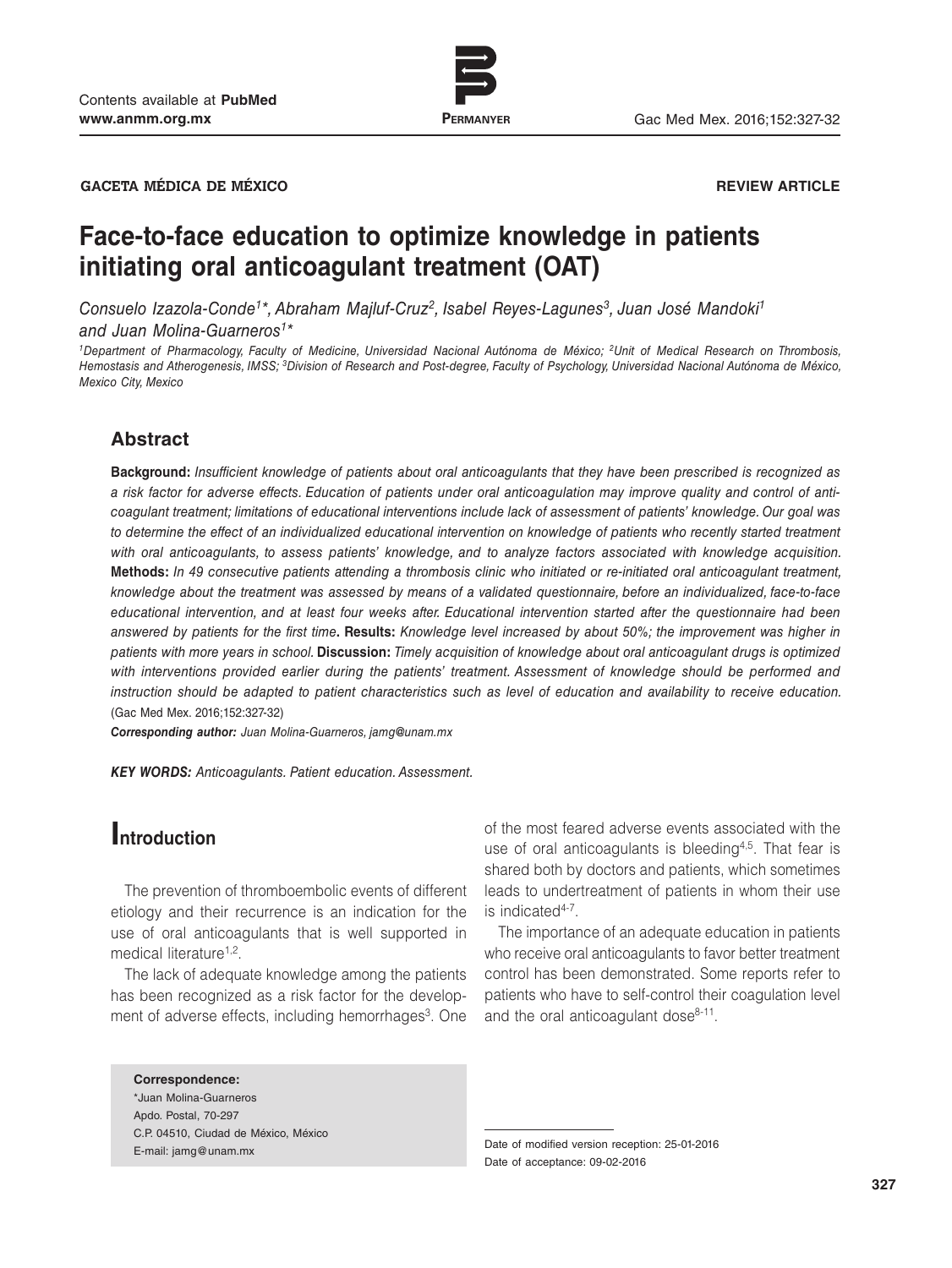The recommendations on education of patients under anticoagulant treatment, as an element to optimize treatment quality, have been proposed since several years ago by different research groups, as well as by institutions focused on ensuring healthcare education and are valid to this day<sup>12,13</sup>. However, the results of educational strategies in patients not self-controlling their medications' doses have been considered inconclusive in some reports<sup>14-16</sup>.

The limitations pointed out with regard to educational interventions directed to patients on anticoagulation that have been mentioned include: lack of assessment of patients' baseline knowledge, lack of evaluation instruments validation, lack of reports on information retention, absence of causal relationship between better knowledge and improvement on anticoagulant treatment-related indicators<sup>14,17</sup>.

In a previous work, we reported that patients that had remained on anticoagulant treatment for highly variable periods (ranging from < 1 to 228 months, median = 18 months) and who received an educational group intervention, improved their knowledge on anticoagulant drugs, regardless of the time on treatment. The patients' knowledge was assessed using an instrument that was designed and validated for that purpose. In addition to assessing the patients' baseline knowledge, the effect of the educational intervention on patients' knowledge and its retention 6 months later was determined<sup>18</sup>.

The purpose of this work is to determine the effect of an individualized educational intervention (IEI) in patients who are initiating or have recently resumed oral anticoagulant treatment (OAT) and to analyze some factors that may be associated with opportune acquisition of this kind of knowledge.

## **Methods**

This is a prospective, longitudinal, open-label study. The study was approved by the Ethics and Research Commissions of the Faculty of Medicine of the National Autonomous University of Mexico (Ruling 019-2012).

## *Patients*

After having granted informed consent, 49 adult patients continuously incorporated to the Zone General Hospital Carlos Mc Gregor Sánchez Navarro of the Mexican Institute of Social Security (IMSS – *Instituto Mexicano del Seguro Social)* for their study and control and who started or resumed OAT between December 2012 and February 2014 were included in the study.

## *Knowledge assessment*

Knowledge of the patients about their anticoagulant drugs was explored in two occasions: at baseline and/ or prior to an educational intervention and after it. The patients answered a questionnaire on anticoagulant medications that has been validated<sup>18</sup>.

The questionnaire included subjects about oral anticoagulants and educational intervention. The contents of the questionnaire and the written materials included:

- General characteristics of the treatment.
- Treatment adherence.
- Oral anticoagulants mechanism of action and adverse effects.
- Precautions during anticoagulant treatment.
- INR§ control knowledge and interpretation.
- Interactions with food.
- Interactions with drugs.
- Interactions with alcohol.

## *Patient-directed face-to-face IEI*

The IEI was started once the questionnaire was answered. Each question of the questionnaire and its answer were analyzed and reviewed with each patient. The content of each question was explained to the patient and analyzed in detail with the support of written materials on anticoagulant drugs that were developed for this purpose and that were handed to the patient to complete the already verbally-provided information for later consultation and study. In subsequent visits to the thrombosis clinic for anticoagulation treatment control, patients were applied the questionnaire for a second time in order to assess the effect of instruction (at least 4 weeks later). The questionnaires answered by each patient were left on the responsible investigator's hands immediately after being completed for grading and analysis.

## *Data analysis*

Data corresponding to categorical variables are reported as frequencies, and data of quantitative variables are expressed as means and standard deviations. The SigmaStat 3.5 package was used to obtain descriptive statistics and to carry out the statistical tests.

<sup>§</sup>INR: International Normalized Ratio. It is a measure of standardized prothrombin time used in the control of treatment with vitamin K antagonist oral anticoagulants.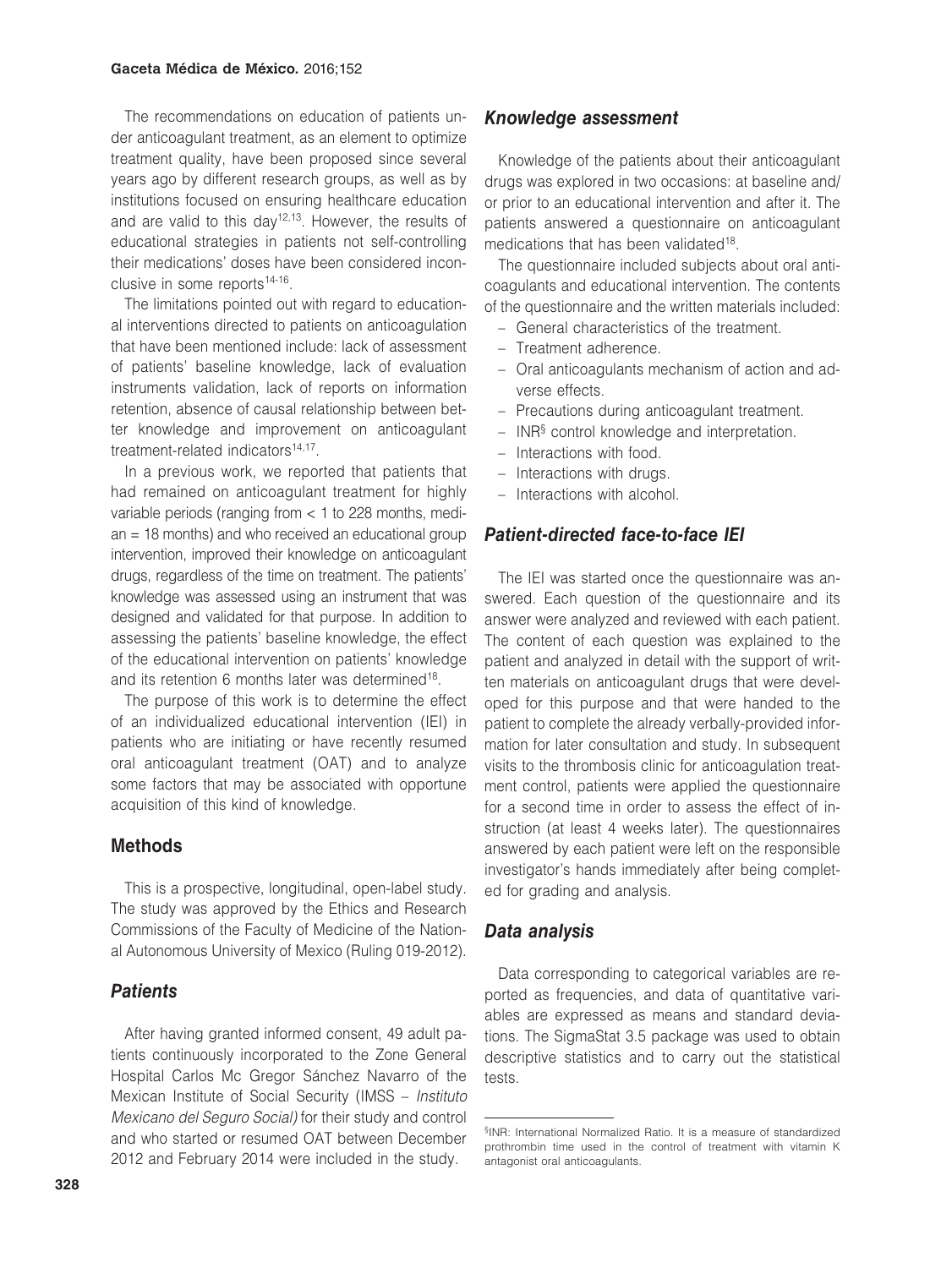

**Figure 1.** *Pre- and post- individualized intervention results. The bars correspond to the right answers (AC), wrong answers (ERR) and right minus wrong answers (A-E) percentage averages, the vertical lines represent standard deviations. The differences between right answers and right minus wrong answers before and after the educational intervention were significant. \*p < 0.001, according to Student's t-test.* 

To assess the patients' knowledge, only right and wrong answers to closed questions (87) were graded. The right and wrong answers were assigned a value of 1; the "Don´t know" answers were assigned a value of 0. To have an additional measurement, wrong answers were subtracted from right answers. In order to simplify information interpretation, right and wrong answers to the questionnaire are expressed as percentages, in such a way that 87 (the number of closed questions) is equal to 100%.

## **Results**

- Patient characteristics. Sex and age: The questionnaires were answered by 49 patients, 35 (71.4%) females and 14 (30.6%) males; ages ranged from 18 to 88 years, with a mean of 46.2, median 46 and mode 51 years.
- Time on anticoagulant treatment: 25 (51%) patients had been less than 3 months on treatment, 14 (28.6%) patients had been between 4 and 12 months on treatment, and 10 (20.4%) had been more than 12 months on treatment (14, 18, 24, 24, 30, 42, 52, 84, 180 and 204 months). The latter patients had been recently admitted to the thrombosis clinic where this work was carried out for study and control of the anticoagulant treatment.



**Figure 2.** *Pre- and post-individualized intervention right answers according to time on treatment. The bars correspond to average right answers percentages in two different applications of the questionnaire to patients with different time on anticoagulant treatment. The differences between pre- and post-intervention application right answers were significant. \*p < 0.001 for < 3 months and 4-12 months on treatment; p = 0.012 for > 12 months on treatment, according to Student's t-test.* 

– Level of education: The patients referred having one or several years of: basic education (primary school): 7 patients; one or several years of secondary school or high school or vocational-technical business school: 19 patients; one or several years of pofessional studies: 23 patients.

Figure 1 shows baseline knowledge assessment results of all patients (pre) and for the assessment after (post) the IEI ( $n = 49$ ).

Figures 2 and 3 show the pre-and post-intervention results of patients who received the individualized intervention, considering time on treatment and level of education.

The comparison of right answers before and after the intervention showed highly significant differences for the subgroups with less than 3 months and with 4-12 months on treatment ( $p < 0.001$ ) and with  $> 12$ months on treatment ( $p = 0.012$ ) (Student's t-test). There are no differences between the baseline pre-intervention assessments ( $p = 0.3$ ) of the 3 subgroup according to the time spent on treatment or in the post-intervention assessments ( $p = 0.9$ , according to a univariate ANOVA).

Differences between pre- and post-intervention right answers were significant in the questionnaires answered by patients with middle and higher education  $(p < 0.001)$ , but not in the questionnaires answered by patients with basic education ( $p = 0.192$ ), according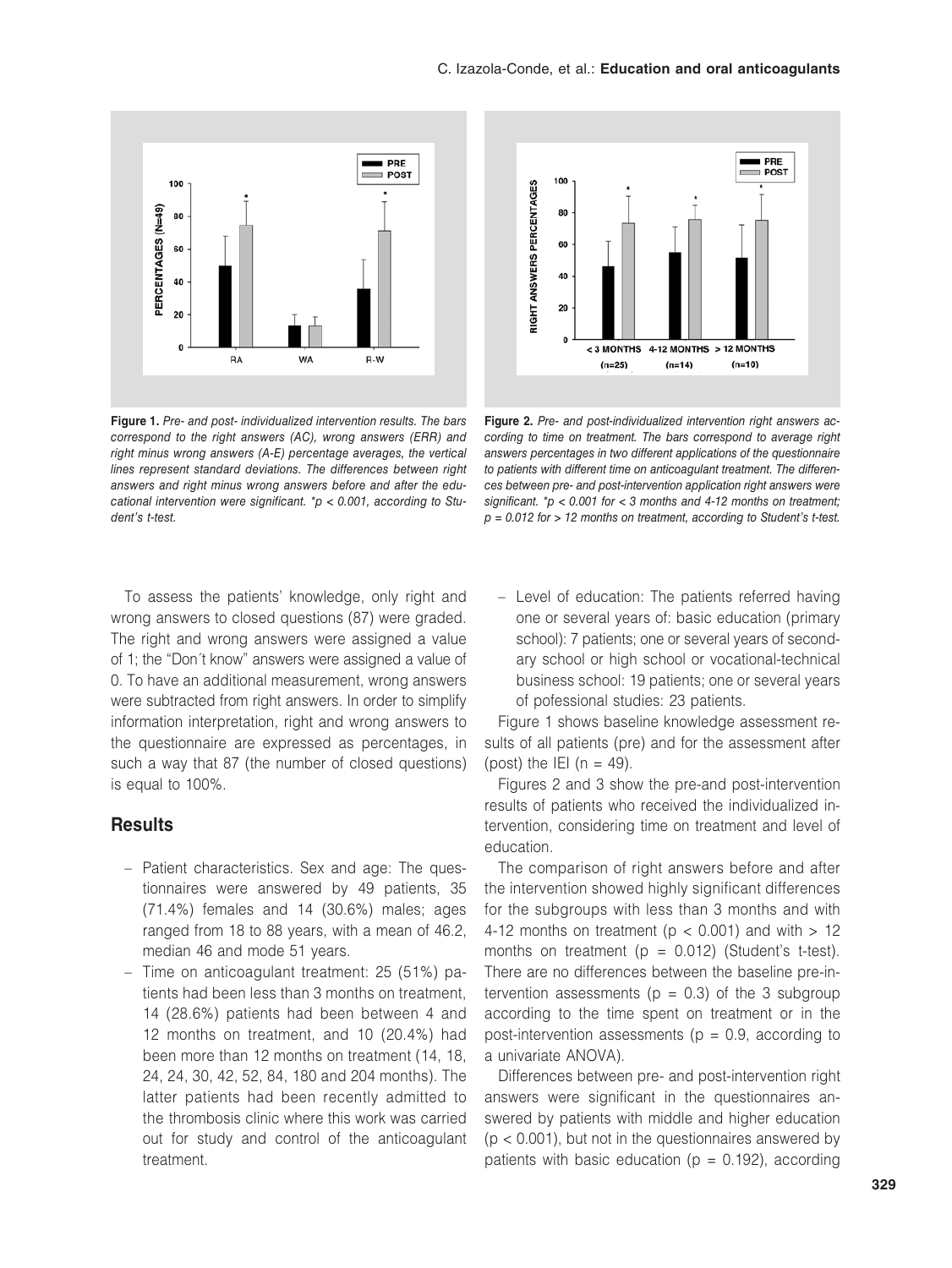

**Figure 3.** *Pre- and post-individualized intervention right answers according to level of education. The bars represent averages of the right answers percentages and vertical lines represent standard deviations. The differences between pre- and post-intervention application right answers were significant. \*p < 0.001 for middle and higher level of education; p = 0.192 for basic level of education, according to Student's t-test.*

to Student's t-test. In the 3 education levels subgroups, pre-intervention right answers were similar, with no significant difference being found,  $p = 0.234$  as per univariate ANOVA. There were differences between the 3 subgroups post-intervention assessments,  $p = 0.002$ . Post-intervention assessment of the subgroup with higher level of education was different ( $p < 0.05$ ) that those in other education level subgroups (basic and middle), according to paired comparisons using the Holm-Sidak method.

Table 1 shows the results of the individualized intervention and the previously reported group intervention<sup>18</sup> for

comparison. Baseline knowledge (prior to intervention) of the group that received group intervention was 9.6 percent points higher than in the group that received the individualized intervention, and the difference is significant,  $p = 0.012$ , according to Student's t-test. Knowledge after both interventions was similar. The comparison of post-intervention right answers of both groups of patients showed no significant difference.

#### **Discussion**

We have previously reported the results of a first phase of this research work, which included the determination of baseline knowledge in a larger group of patients for psychometric validation of the used instrument. We also reported the effect of a group educational intervention on the knowledge of patients with different times on treatment, some of them with more than 10 years on OAT (range: 0.25-228 months, median: 18 months) $18$ .

In the study we report in this work, patients who had recently initiated their oral anticoagulation treatment with vitamin K antagonists were included and, additionally, patient instruction was carried out in a face-toface, individualized fashion, with the purpose to provide information to the patients as early as possible at the start of their anticoagulation treatment. We have compared the results obtained in patients who received similar information by means of the group intervention reported in the first study<sup>18</sup>. After either type of intervention, group and face-to-face, the knowledge average grade, as assessed with the instrument we developed to this purpose, is similar in both groups (Table 1). This, notwithstanding that, in the first study,

| Table 1. Comparison of group and individualized educational interventions |                                |                                     |
|---------------------------------------------------------------------------|--------------------------------|-------------------------------------|
| Percentages of                                                            | Group $n = 33$ (Mean $\pm$ SD) | Individual $n = 49$ (Mean $\pm$ SD) |
| Pre-intervention right answers                                            | $59.4 \pm 14.2$                | $49.8 \pm 18^*$                     |
| Post-intervention right answers                                           | $78.1 \pm 9.1$                 | $74.4 \pm 14.7$                     |
| Pre-intervention wrong answers                                            | $16.1 \pm 6.9$                 | $13.4 \pm 6.7$                      |
| Post-intervention wrong answers                                           | $11.5 \pm 6.4$                 | $13.3 \pm 5.5$                      |
| Pre-intervention right-wrong answers                                      | $43.2 \pm 16.8$                | $35.7 \pm 17.8$                     |
| Post-intervention right-wrong answers                                     | $65.8 \pm 13.6$                | $61.2 \pm 17.6$                     |

The table compares the results of a previously-reported group intervention18 with the individualized intervention referred by the present work. The difference is significant between pre-intervention assessments of both groups.  $*_{p} = 0.012$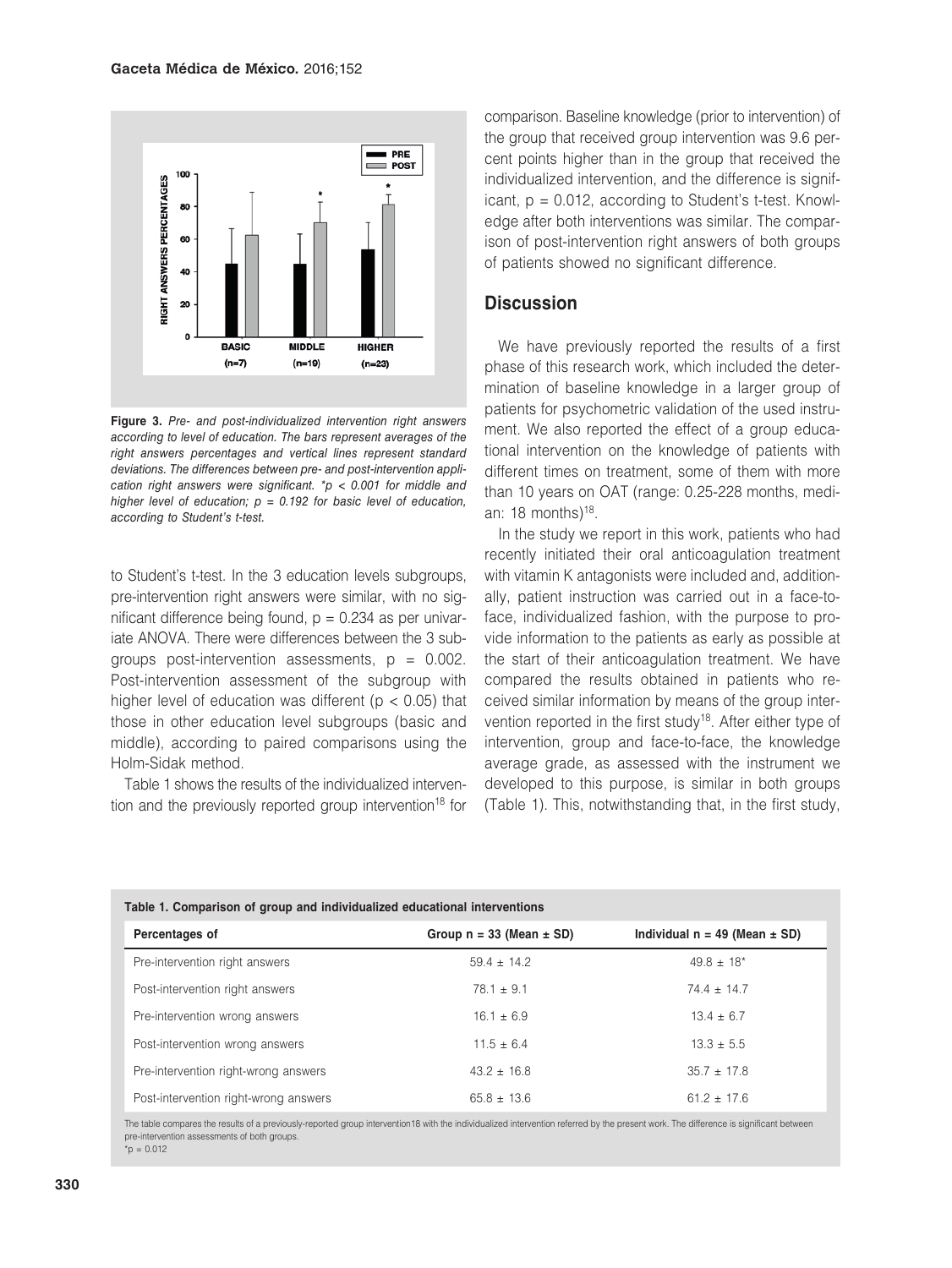median time on anticoagulant treatment of patients was 18 months and, in the present study, median time on anticoagulant treatment of patients was 3 months and that, in addition, right answers average in the group that received the group intervention before the intervention was higher in the group that received the individualized intervention.

It is important to emphasize that the inclusion of patients with less time on treatment allowed for their knowledge on their anticoagulant medications to be improved at an earlier and possibly more opportune stage. This is relevant, since medical literature has reported that some treatment safety-related incidents are frequently observed at initial stages<sup>4,6</sup>.

Another advantage of the approach we used to educate patients in this work was the incorporation of patients to the educational intervention during the visit of these patients to the hospital on the day of their appointment with their hematologist or during some of their visits for OAT control. For many patients, it is difficult having special time available to be instructed on their anticoagulant medications, as it happens when intervention is in groups, since instruction times have to be conciliated with patients' available time and a special area has to be found to deliver it (e.g., lecture hall or classroom).

By means of the IEI, it was possible to achieve for patients to acquire more knowledge on the safety of their medications shortly after treatment was started, in contrast with patients that have spent several years on treatment but have not received specific and detailed education on the subject.

Frequently, at the absence of a patient-directed specific educational intervention, training is often briefly offered by treating physicians, although there are also institutions that offer informative talks to their patients. In either case, information assimilation by the patient is not assessed. In the case of this project, the most important difference with regard to other patient instruction initiatives is the use of an assessment instrument.

Both types of intervention, in groups or individualized, improve patient knowledge. Individualized intervention allowed the suppression of the waiting for a group intervention to be programmed or for patients to have available time to attend. On the other hand, in an individualized intervention, the level of explanations can be adjusted to the understanding capacity of each patient, and it is possible trying to make them simpler than those contained in the written materials.

During the development of the questionnaire, we took into account the experiences reported by other

authors with regard to the instruments they have used to assess patient knowledge. It is relevant mentioning that, although there are questionnaires to assess patient knowledge on their anticoagulation medications in other countries, we considered that it would not have been sufficient or adequate to translate an instrument. For any questionnaire published elsewhere and originated in other culture to be applicable in our setting, we also had to consider that the use of vitamin K antagonists is not restricted to a single one such as warfarin, but that others, such as acenocoumarin, are used, in addition to alimentary habits and costumes being different, including the dietary composition, common mealtimes and other differences, such as the use of herbal infusions and herbal medicine.

The instrument we developed is written in Spanish and we have demonstrated that it is applicable in patients of our setting, which had not been done previously. The use of the questionnaire has allowed for patient knowledge to be assessed and for some of the factors that may influence on the effect of information provided through intervention to be studied.

Patients with higher levels of education had greater baseline knowledge, as well as higher post-intervention knowledge productive use. In patients with basic and less than basic level of education, IEI increased patient knowledge by 18% in absolute terms, which is equal to nearly 40% in knowledge increase, although this knowledge increase was not statistically significant. The large variability in results and the low number of subjects in this patient subgroup is a possible explanation. This highlights that favoring the understanding of complex facts in people with low levels of education is a big challenge.

The knowledge patients possess about their medication is one of the factors that, according to some authors, influences on anticoagulant treatment better quality, especially for patients who start treatment<sup>10,11</sup>. With regard to satisfaction in better informed patients, a recent study has reported that patients with more knowledge on their treatment are more satisfied with it and express less fears<sup>19</sup>.

In this study, a little over half the patients have been less than 3 months on anticoagulant treatment, conversely to our previous report, where the patients had been longer on anticoagulant treatment (median = 18 months). In the previous work, we showed that time on treatment does not warrant the acquisition of knowledge about it, which had already been pointed out in previous works<sup>20</sup>. We have achieved improving patient knowledge in early stages of their OAT and we have been